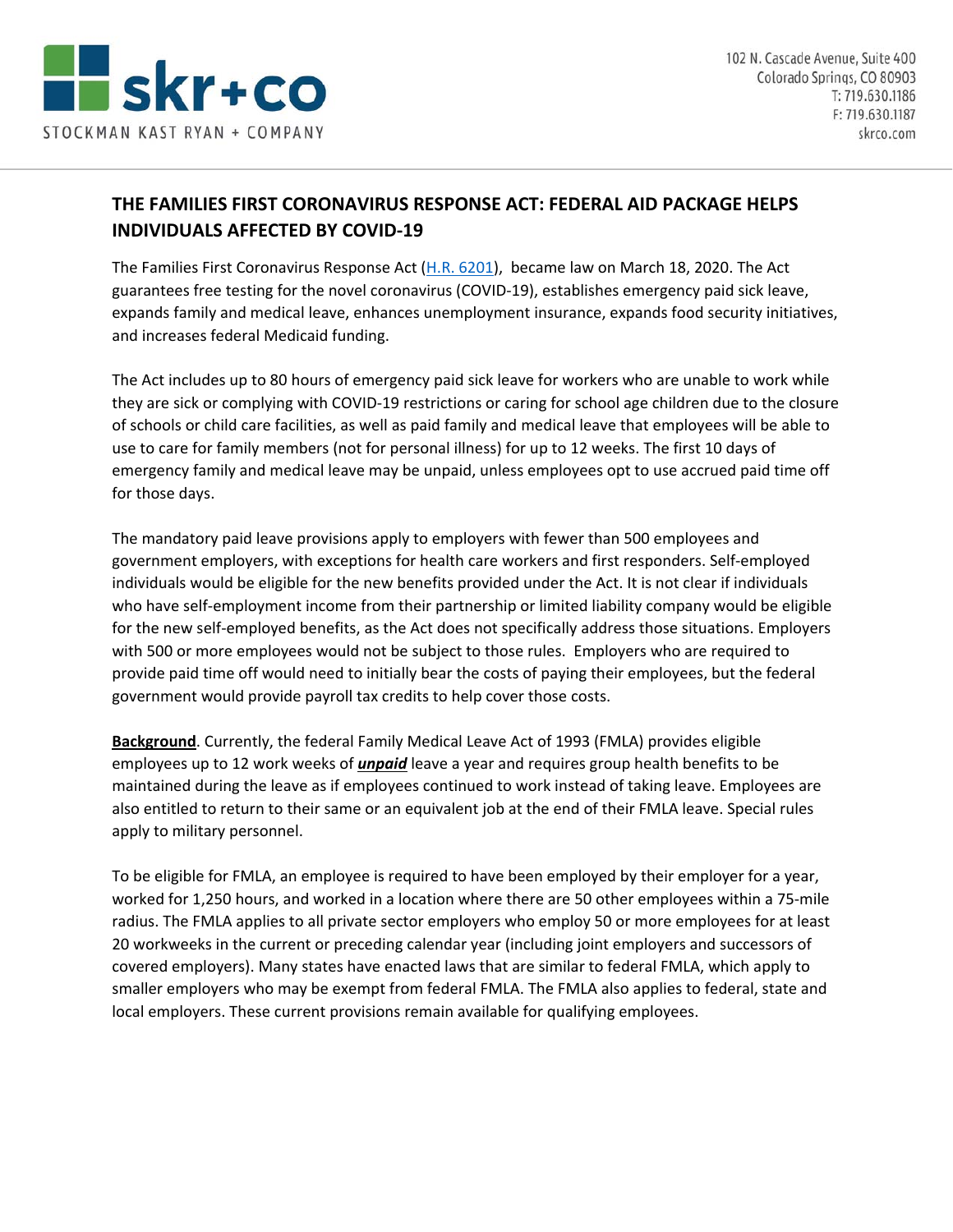## **Employer Mandates**

**Emergency Paid Sick Leave**. Through December 31, 2020, the Act requires employers with fewer than 500 employees and government employers to provide all employees (including union employees and regardless of how long the individual worked for the employer, but excluding health care workers and first responders) with 80 hours (e.g, 10 business days) of emergency paid sick leave for full‐time workers (pro‐rated for part‐time employees or employees with varying work schedules) for employees who are unable to work or telework because the employee:

- Is subject to a federal, state, or local COVID-19 quarantine or isolation order;
- Has been advised by a health care provider to self-quarantine because of COVID-19;
- Is experiencing COVID-19 symptoms and is seeking a medical diagnosis;
- Is caring for an individual subject to or advised to quarantine or isolation;
- Is caring for a son or daughter whose school or place of care is closed, or child care provider is unavailable, due to COVID‐19 precautions; or
- Is experiencing substantially similar conditions as specified by the Secretary of Health and Human Services, in consultation with the Secretaries of Labor and Treasury.

Generally, employers would pay employees at their regular rate of pay for emergency sick leave, capped at \$511 per day (\$5,110 in the aggregate) if the leave is taken for an employee's own illness or quarantine (i.e., for the first three bullets above). Employers would pay employees two‐thirds of their regular rate of pay for emergency sick leave, capped at \$200 per day (\$2,000 in the aggregate) if the leave is taken to care for others or due to school closures (i.e., for the last three bullets above).

An employer cannot require an employee to use other paid leave before using this paid leave. Employers would not be able to require employees to find replacement workers to cover their shifts if employees use emergency paid sick leave. The federal government is supposed to provide a model notice within seven days after enactment, which employers would be required to post at their workplace, informing employees of their right to emergency paid sick leave. The U.S. Department of Labor is directed, within 15 days after enactment, to issue guidelines on how to calculate the amount of emergency paid sick leave. The Department of Labor also has the authority to issue regulations to exempt small businesses with fewer than 50 employees from having to provide emergency paid sick leave to employees who need to care for a son or daughter whose school or place of care is closed, or child care provider is unavailable, due to COVID‐19 precautions if the imposition of such requirements would jeopardize the viability of the business as a going concern.

Employers would face penalties for failing to comply with the new emergency paid sick leave rules and are prohibited from discriminating against employees who take emergency paid sick leave. Eligible employees could use emergency paid sick leave before using new, emergency paid family and medical leave created by the Act.

**FMLA Amendments**. The Act would add provisions to the FMLA to provide employees (including union employees) who have been employed for at least 30 days by employers with fewer than 500 employees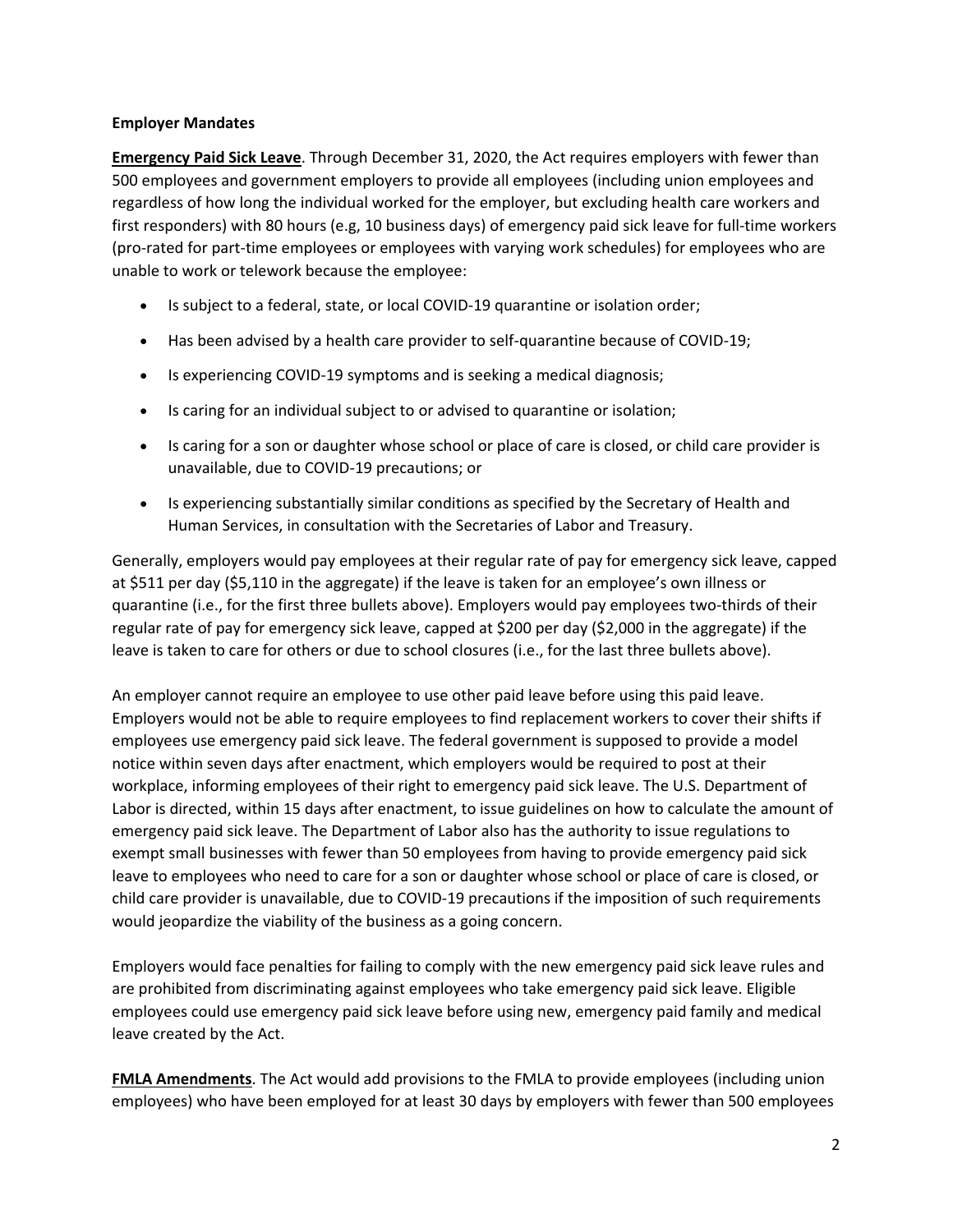or government employers, with the right take up to 12 weeks of job‐protected leave through December 31, 2020, if the employee is unable to work or telework due to having to care for a child under age 18 if the child's school or place of child care has been closed (or the child care provider is unavailable), due to the COVID‐19 public health emergency. Employers may elect to exclude health care workers and first responders from taking this public health emergency FMLA.

The first 10 days of FMLA under these new provisions may be unpaid. Employees can use other paid time off such as vacation, sick days, sabbatical, or emergency paid sick leave to cover that gap, but employers cannot require employees to use their accrued paid time off before using these 12 weeks of extended FMLA leave. Employers would pay employees two-thirds of their regular rate of pay for this emergency FMLA leave, capped at \$200 per day (\$10,000 in the aggregate per employee). Adjustments would be made to the amount of paid time off for employees with varying schedules.

The Act gives the U.S. Department of Labor authority to issue regulations that would exclude certain health care providers and emergency responders from being able to take emergency family and medical leave. The Department of Labor also has the authority to issue regulations to exempt small businesses with fewer than 50 employees from the emergency family and medical leave requirements if the imposition of such requirements would jeopardize the viability of the business as a going concern. The Act would also exempt employers with fewer than 50 employees in a 75‐mile radius from civil damages in an FMLA lawsuit.

Under the Act, covered employers (those with less than 500 employees) are required to hold an employee's job open for them until the end of the leave period. However, an exception applies to employers with fewer than 25 employees if the employee's position no longer exists due to economic conditions or other changes in the employer's operations that affect employment and are caused by the COVID‐19 crisis, and the employer made reasonable efforts to restore the employee's job. And, if those efforts failed, the employer agrees to reinstate the employee if an equivalent position becomes available within a year.

The Act creates new, refundable payroll tax credits for employers to help cover the costs of this new paid sick and family leave.

## **Payroll Tax Credits**

To assist employers who are required to provide emergency paid sick leave or FMLA leave under the programs described above, the Act provides for a refundable tax credit applicable against the employer's portion of Social Security or Railroad Retirement Tax Act (RRTA) tax for amounts paid under those programs. The credit is equal to 100% of the compensation paid in each calendar quarter to employees who are not working for the reasons enumerated above, subject to the following limitations:

For payments to an employee who needs time off for self‐isolation, diagnosis, or care of a COVID‐19 diagnosis, or compliance with a health care provider's recommendation or order, the credit is capped at \$511 of eligible wages per employee per day. For payments to an employee who needs time off to care for a family member who has been exposed to or diagnosed with the COVID‐19, or a child under age 18